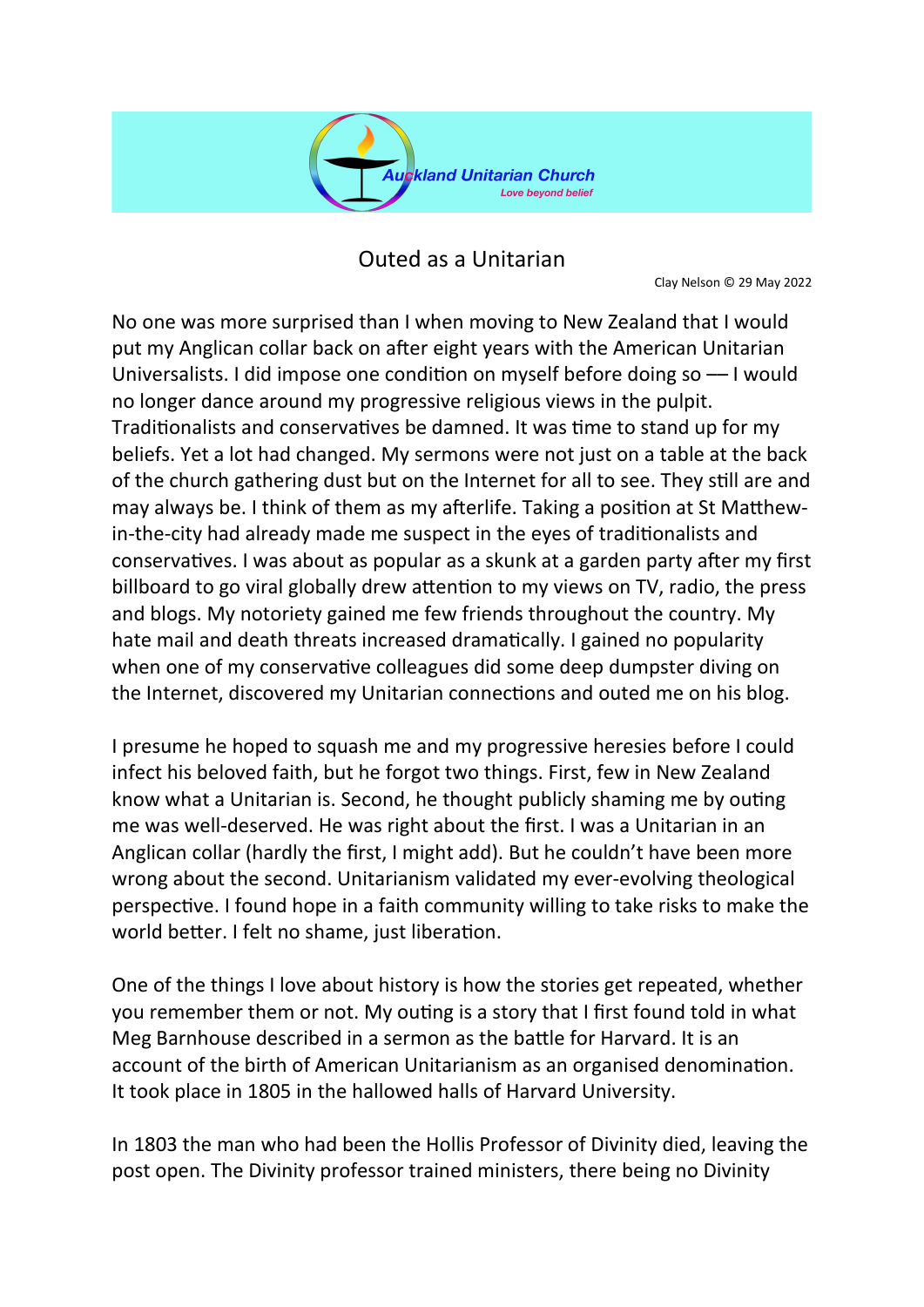School before this. At Harvard, the Hollis Professor of Divinity had been a moderate Calvinist.

John Calvin, in the 1550s, revived the theological ideas of Augustine of Hippo, who was a bishop in the early 400s. "TULIP" is the mnemonic device by which students remember Calvinist beliefs:

- T Total depravity of human nature
- U Unconditional election of the saints
- L Limited atonement
- **I** I Irresistible grace of God
- P Perseverance of the saints

Total depravity of human nature: the belief that humans are bent, and we choose to do destructive things more easily than we choose to do good. We are inclined to choose selfishly. It is mainly fear of punishment that keeps us on the straight and narrow.

Unconditional election of the saints: God chose to save some from the beginning of time. It follows that those not selected were damned to eternal punishment.

Limited atonement: Jesus died to save only the chosen, NOT those who weren't.

Irresistible grace of God: If God chooses you to be among the saved, you will be because God wills it.

Perseverance of the saints: Once saved, always saved. You can struggle, but God will not let you go.

That is traditional Calvinism. For a hundred years in New England, that was the only flavour of Christianity taught in churches. That is what counted as orthodoxy –– right belief. The society in New England was pretty homogeneous. Most of the citizens of Massachusetts were Congregational Calvinists and did not object that tax money paid their ministers' salaries. This arrangement was called the Standing Order, and it had been in effect since the Puritans.

By 1805, Congregational ministers varied in their theology. Some were strict Calvinists, and others were more moderate Calvinists. Some had become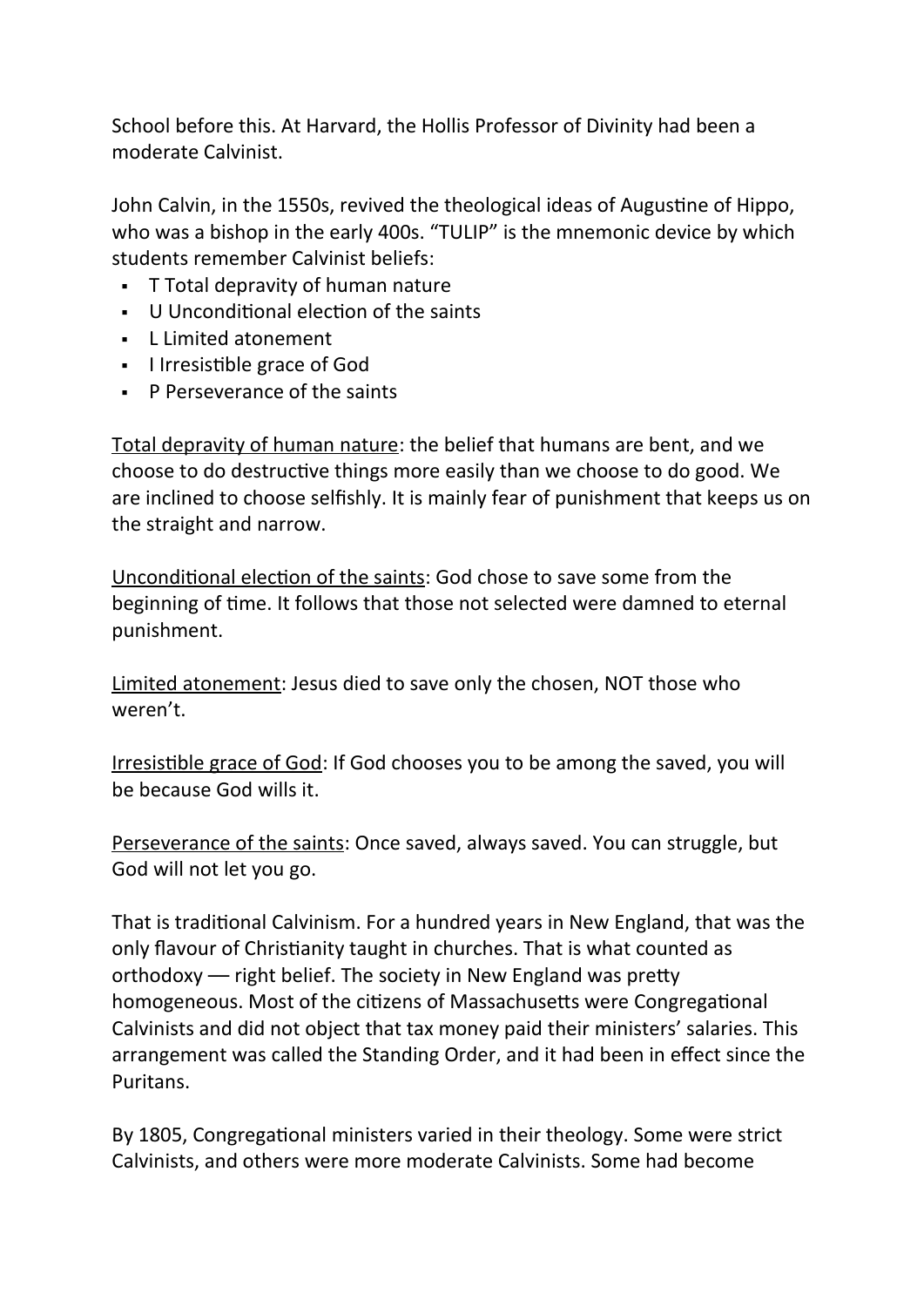Liberals. Liberals did not believe or preach the doctrines of Calvinism. They had begun to think that God had created good human beings. They did not see God as demanding blood to forgive sins. Jesus saved us by his teachings and awakening the mind and heart, not by his death on the cross.

Entering the battle for Harvard came a strict Calvinist named Jedediah Morse, a new arrival to Massachusetts. He was amazed that the Liberals and Calvinists got along so well together. He thought ministers should take a stand, be counted and be labelled by where they stood on TULIP. Morse began hinting that the Liberals were tainted with the Unitarianism preached in England. Those Unitarians were preaching that Jesus was just a man, possessing no divinity. Morse was troubled that the lack of controversy came from differences not being voiced or pointed out. People were being too polite, and it was getting in the way of knowing who was who. Who could be trusted to preach correct doctrine, and who could not.

Before the controversy of 1805, most Liberal preachers avoided preaching their opposition to Calvinist theology from the pulpit. To avoid controversy and keep peace in the congregations, they did what many Liberal preachers do today, and I have done in the past. They just preached around the objectionable doctrines, choosing to preach instead about social responsibility, ethical behaviour, and God's loving-kindness. At the ministerial meetings, they avoided speaking of their Liberal beliefs. No one claimed they were strict, moderate or liberal. The minsters in the association were in the habit of pulpit exchanges. A minister would be in his own pulpit about half the time. For the other half, he would preach at other churches. It granted relief to the congregations. They heard different voices and other points of view. It also provided relief to the ministers, who had to write fewer sermons since they could repeat their better ones when they visited another pulpit. The Standing Order of tax-supported worship and the pulpit exchanges were what gave what happened at Harvard the importance it had.

The Hollis professor who died and left his Chair vacant was a moderate and well respected Calvinist. He got along with both liberals and conservatives.

Here's where academic politics come into the story. The President of Harvard procrastinated in suggesting a candidate because the most obvious candidate was a Liberal Boston minister named Henry Ware, and the President was a Calvinist. He didn't want the controversy. The President just never brought up the subject of a replacement at meetings of the Harvard Corporation, and for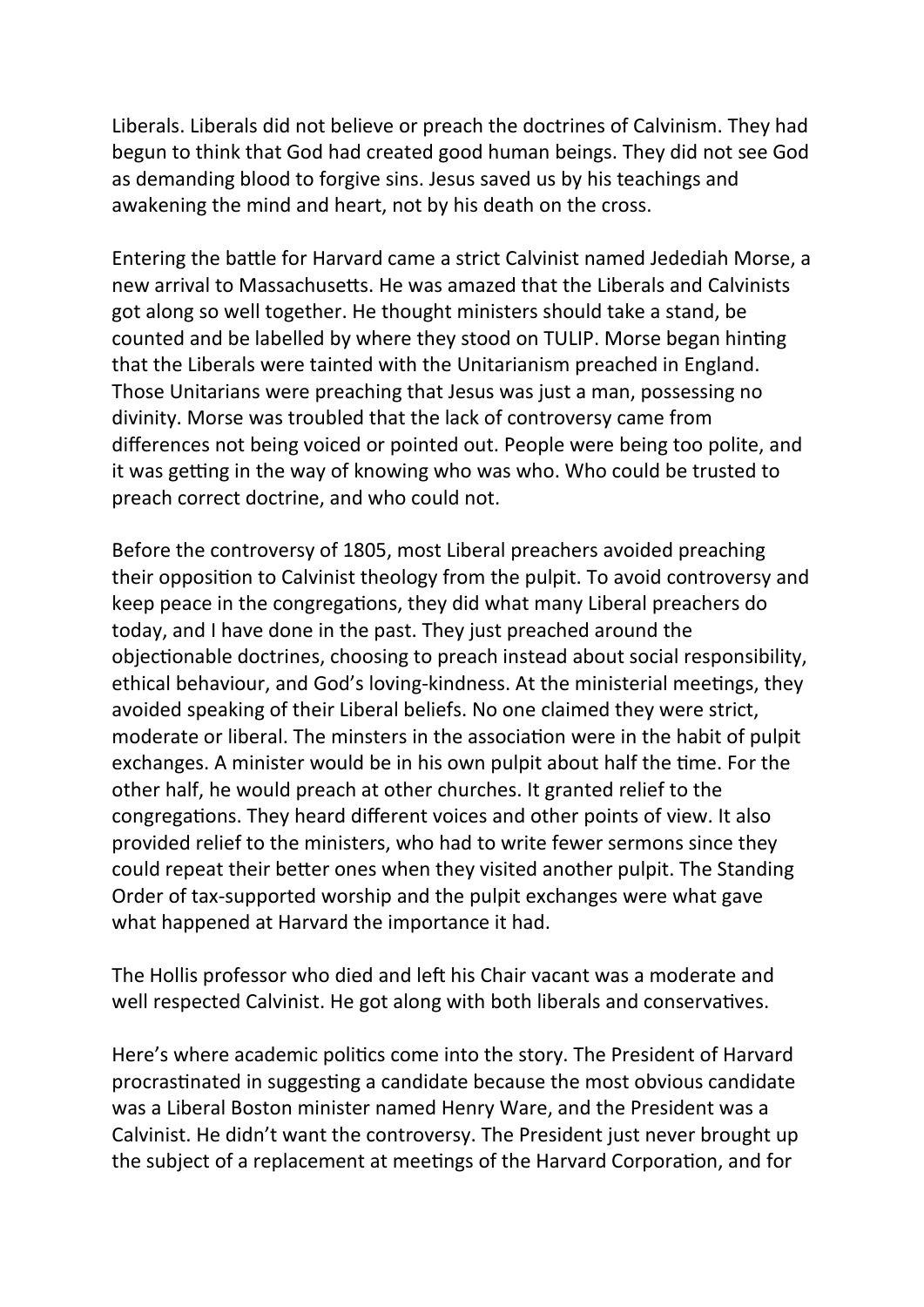two years, the post was left vacant. By 1805, due to growing pressure, they had to find a candidate soon. The President chose to exit the fray by dying.

A professor named Eliphalet Pearson took over the acting Presidency and was widely understood to want the permanent job very badly. People at the time characterised him as an "ultra-Liberal before the President's death, and a staunch Calvinist after".

Pearson and five other men made up the Corporation that governed the university. There was one other staunch Calvinist, two liberals, and two moderates. The selection process began with each man in the Corporation writing down two names. The two Calvinists each wrote down names of two Calvinist candidates, the two Liberals each wrote down the names of two Liberal candidates, and the two Moderates each wrote down the names of one Calvinist candidate and one Liberal candidate. The choice came down to two: a moderate Calvinist and Henry Ware. Finally, several months later, Henry Ware was elected by one vote. There was no candidate settled on for President.

The appointment then had to be okayed by the Board of Overseers of the Commonwealth of Massachusetts. The Calvinists were understandably distressed that the professor of Divinity would not be orthodox, fearing all the ministers that would come out of Harvard would now be Unitarian.

The only point open for discussion was whether Ware fit the stipulations of the Hollis grant. Jedediah Morse, an ally of Eliphalet Pearson, saw this as an opportunity to show the people how sneaky and deceitful the Liberals were, not wanting to declare their position. Here was a chance to cross-examine and bring their Unitarianism to light. With 45 of the 47 members of the Board present, he attacked. What procedure had the Corporation followed to satisfy itself that Ware's views were in accord with the terms of Thomas Hollis's gift? Hollis had written that the professor should be "a man of solid learning in divinity, of sound and orthodox principles". This man doesn't fit! He will not adhere to the Calvinist Westminster Confession. Hollis was not a Unitarian, and he would NEVER have countenanced the election of a man who had departed from sound doctrine. The Liberals' position was that Hollis, as a Baptist, had already departed from the Westminster Confession, whose doctrines the Baptists did not believe. Baptists believed in Jesus' death being for everyone. Hollis himself had written that the only article of belief to be required of his professor should be that "the Bible was the only and most perfect rule for faith and practice, and that it should be interpreted "according to the best light that